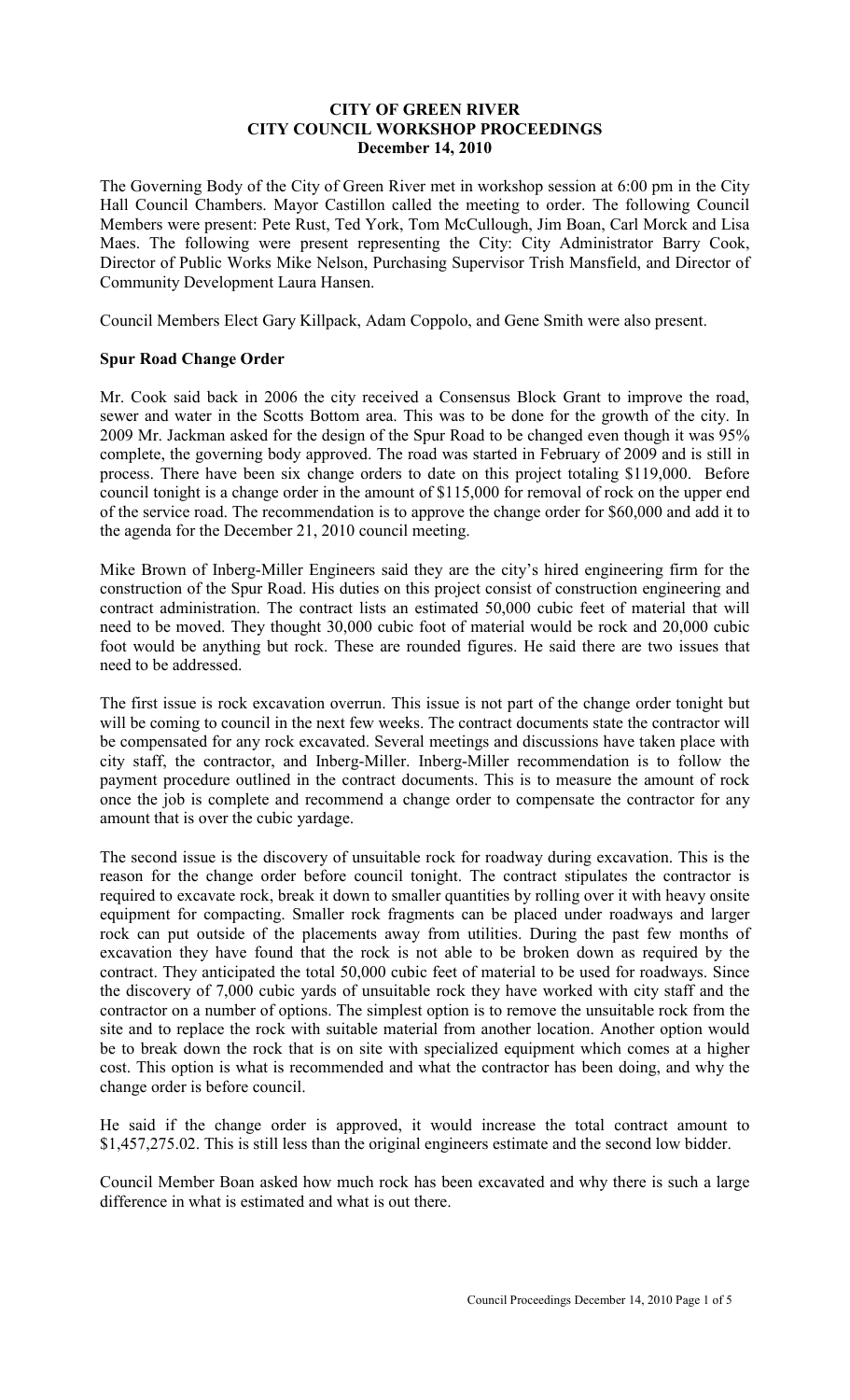Mr. Brown said he will not know the total amount of rock moved until they measure in the next few weeks. The difference is because they do not know what is under ground.

Council Member Boan said Inberg-Miller has been paid \$90,546 already for this project so how much additional fees will be included if the change order is approved.

Mr. Brown said he is currently working with staff and the contractor on a time extension and he believes this will require a change order but he is not sure on the amount of time they will have to be out there so he cannot give an amount until he knows.

Council Member Boan said if this is approved then the city has no idea how much all of this could end up costing. He asked if there were any other contractors that are currently working on this project that might ask for more money.

Mr. Brown said the change order is for excavation work that High Desert Construction is doing but everything goes through the general contractor Reiman Corp.

Scott Reiman, General Contractor of Reiman Corp, said he still has an electrical sub*contractor* that has to trench through the rock, but he believes if the change order is approved, he would do anything he could to take care of those costs between himself and High Desert.

Council Member Boan said if this is approved then more contractors could come forward wanting money also.

Mr. Reiman said he cannot speak for his subcontractors because they have not even hit that batch of rock yet. This is the reason why he included that in his letter.

Council Member Boan asked if he would guarantee that he would take care of his subcontractors himself.

Mr. Reiman said he would.

Council Member Boan asked if the change order of \$60,000 included Inberg-Miller's costs.

Mr. Brown said no their cost is not included.

Council Member Rust asked if a ball park estimate of their cost would be around \$75,000.

Council Member Boan asked where the money was coming from.

Mr. Cook said if approved, then it will be paid for out of the Capital Projects budget under the line item for this project. The line item currently has \$946,000.

Mr. Jackman said he feels the contractors should stick with their original bid amount. They were cautioned from Inberg-Miller about the amount and the hardness of the rock. The city should not have to pay more for the rock because the contractors already knew about it.

He also has a problem with the rock they have moved to the slope were he has to build roadways, driveways, and homes. All of these large rocks need to be broken down and compacted.

Mr. Brown said Mr. Jackman's concerns are important but the rock will be compacted per the project specifications.

Mr. Reiman said Mr. Jackman's concerns are precisely the reason why they are asking for a change order. Breaking the rock down like it is outlined in the project cannot be done right now with the equipment they have on site because the rocks are so large.

Council Member Boan asked if the work on the rock has already been started.

Casey Doak, High Desert Construction, said yes they have started this work. This has been done on their own time and with his own money because they did not want to delay the project.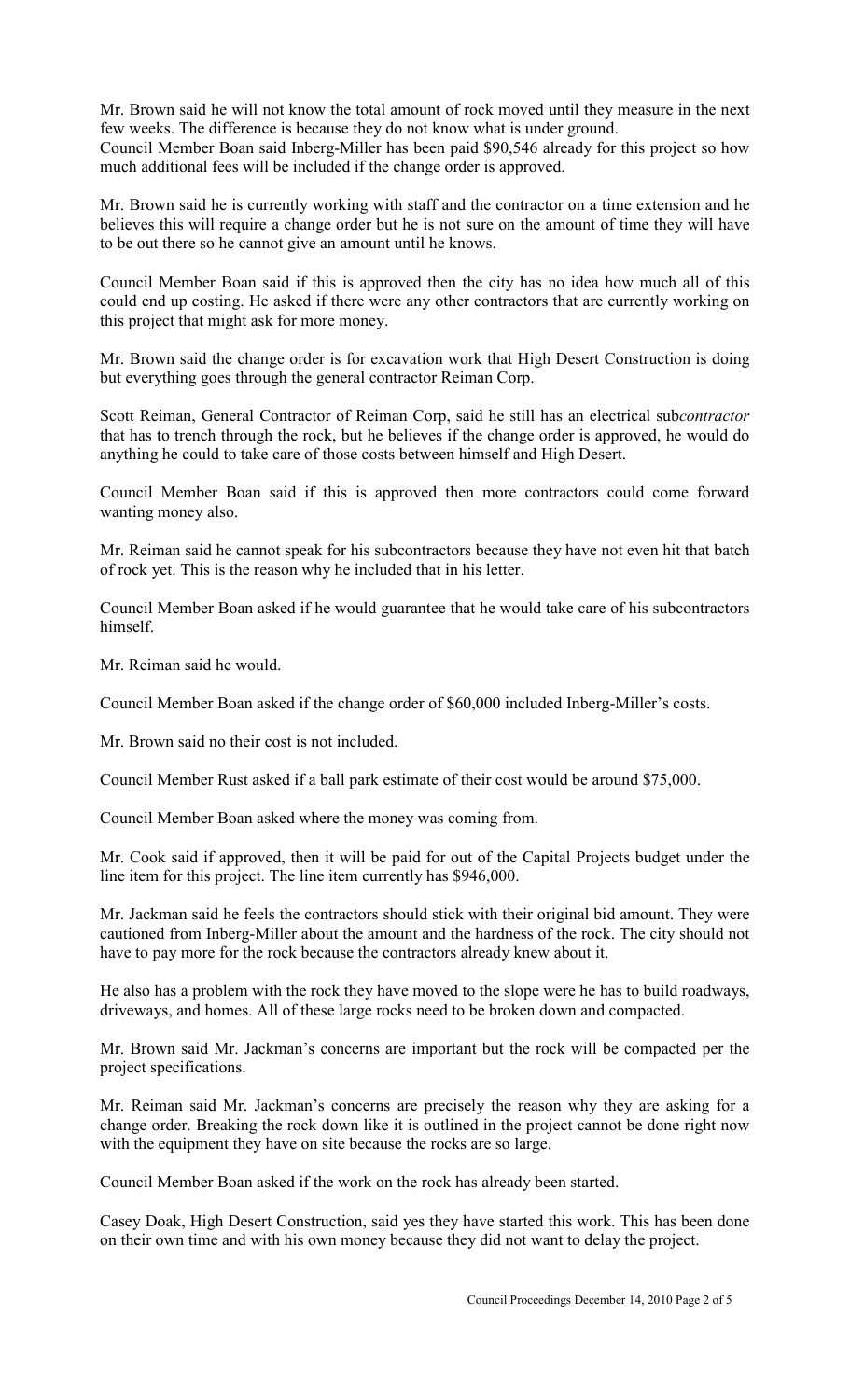Council Member York clarified, Reiman is asking for \$115,000 and Inberg-Miller is asking for \$60,000.

Mr. Reiman said it was only \$105,000.

Council Member Rust asked how much will be left after the \$60,000 is taken out.

Mr. Cook said he would have to get that information from Finance. He was only going by the actual expenditure as of the end of November.

Council Member Rust said he would like to know the figures before they decide. This way the city will not be over budget.

Mr. Brown reminds council they will have another change order request in a few weeks for the cost of the rock over run. Mr. Brown said the original estimate is 30,000 cubic yards of rock but he thinks it will be closer to 40,000 cubic yards.

The Mayor clarified 40,000 cubic yards more or 10,000 cubic yards.

Mr. Brown said 10,000 cubic yards more.

Council Member Boan said that would total \$12,500.

Council Member McCullough said if they add \$235,000 to all of this are we still going to be under budget.

Mr. Cook said yes.

Council Member McCullough asked for Mr. Nelson's opinion.

Mr. Nelson said he feels it is a reasonable request.

Council Member Boan asked if it would be \$75,000 on top of the contracted amount for Inberg-Miller.

Mr. Brown said they have spent the \$90,000 that was estimated. This amount was based on the amount of time it would take for the job to be completed. The contracted amount of time was 120 days.

Council Member Boan asked why the job is taking longer.

Mr. Brown said it is because of the rock.

Council Member Boan asked if this had been going on for two months.

Mr. Brown said they learned of a potential over run four months ago.

Council Member Boan asked when was the council informed.

Mr. Cook said council was informed two months ago.

Council Member Boan asked if they go and look at the site before they bid on a project.

Mr. Doak said he went over to the site multiple times.

Council Member Boan asked if Mr. Doak had any concerns about the rock.

Mr. Doak said they look at the site and then they estimate the amount of material.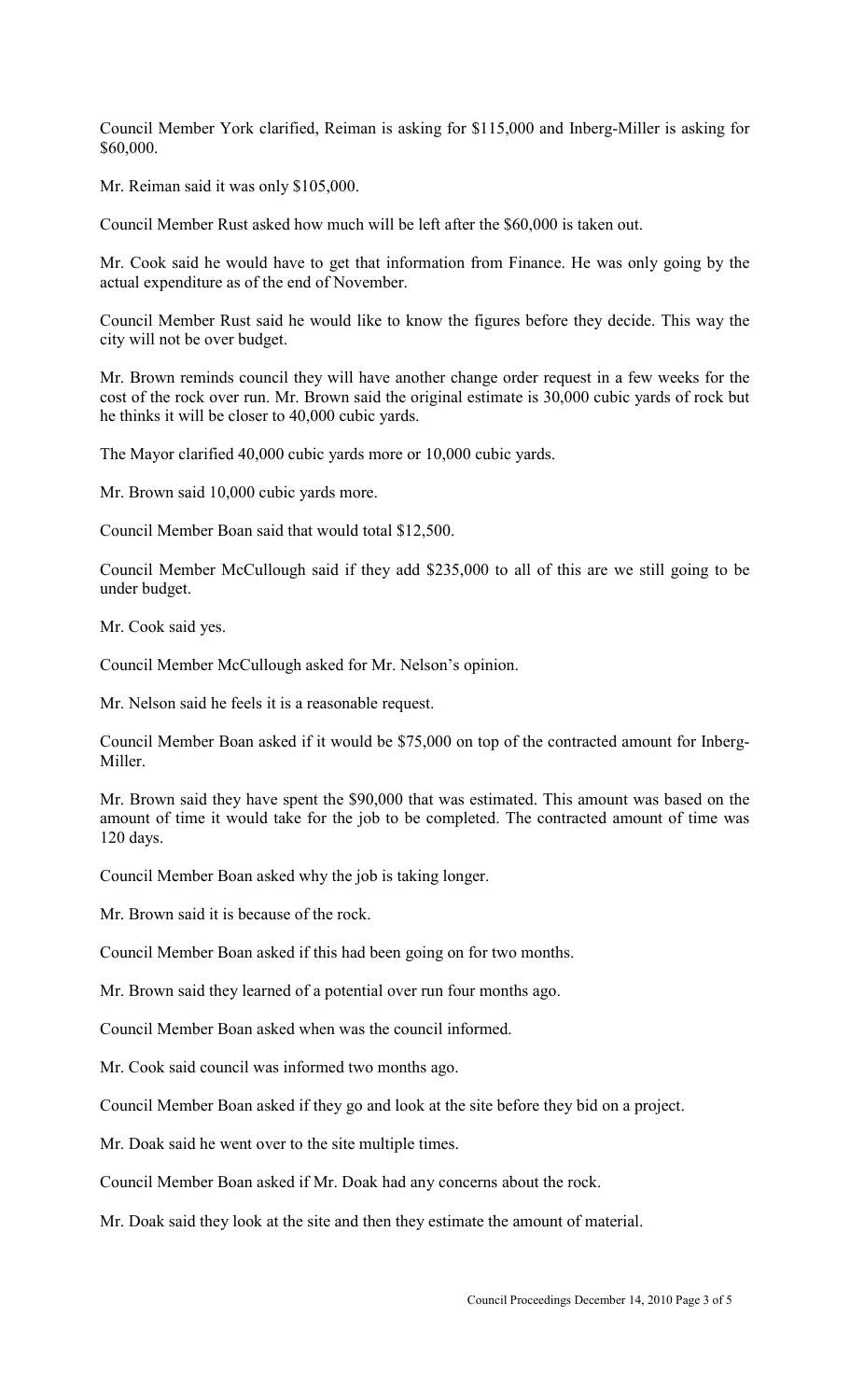Council Member York said he knows he had been doing this on his own time but maybe the next time he should stop the work until he can get the financials in order.

Mr. Doak said he bid on the project and whether council approves the change order or not the job needs to be done.

The Mayor asked if the road stayed where it was initially designed, would the rock still be an issue.

Mr. Brown said where the road was designed initially. It would have been less of an issue.

The Mayor asked if the original design/placement of the road had been bid on.

Mr. Brown said the roadway was bid, based on its current location it was never bid for the other location.

Mr. Cook said it was completely redesigned. The project would have not encountered as much rock and the road would have been finished two months ago.

Council Member McCullough said to move forward he suggests the change order be put on the agenda for December 21, 2010 council meeting.

## **Service Road Update**

Mr. Cook said they have a finalized agreement for the service road between Green River and Rock Springs. The county commissioners asked that changes be made to the agreement which basically states the City of Green River will be responsible for the expenses for work area one and 1/3 of the total expense for work area 2. The County and City of Rock Springs will be responsible for 1/3 of the total expenses of area 2.

He commended the Mayor for staying with this project all the way through.

## **City Administrator's Report**

Mr. Cook updated council on a few items:

- Workshop in January to discuss the tire issues.
- Tomahawk project
- Moving of the water salesman from the utility building on Shoshone

He also had a conference call on legislative issues:

- Direct distribution of \$26 million to cities and towns to make up for what was cut last year
- Funding for Capital Projects
- Bringing back the Consensus Block Grant
- First bill: Increase of four cents for state wide sales tax (for every dollar spent we get 30 cents this would change to 45 cents)
- Second bill: Raise the caps by 30% (mineral royalties and severance tax)
- Wyoming Press Association is requesting that cities and towns record all executive sessions on tape and those recordings be kept on file. Anytime more than four commissioners or council members meet they are trying to circumvent the Open Meetings Law and should be looked upon with tighter scrutiny. They are also asking that anyone requesting copies of documents no matter how many will get them within 48 hours and charges can be made for only the cost of the paper not labor.
- Solid Waste issues, Public Works contract issues, Liquor Licenses

## **Mayor and Council Reports**

Council Member Boan asked when the figures for the census will come out.

The Mayor said in January 2011.